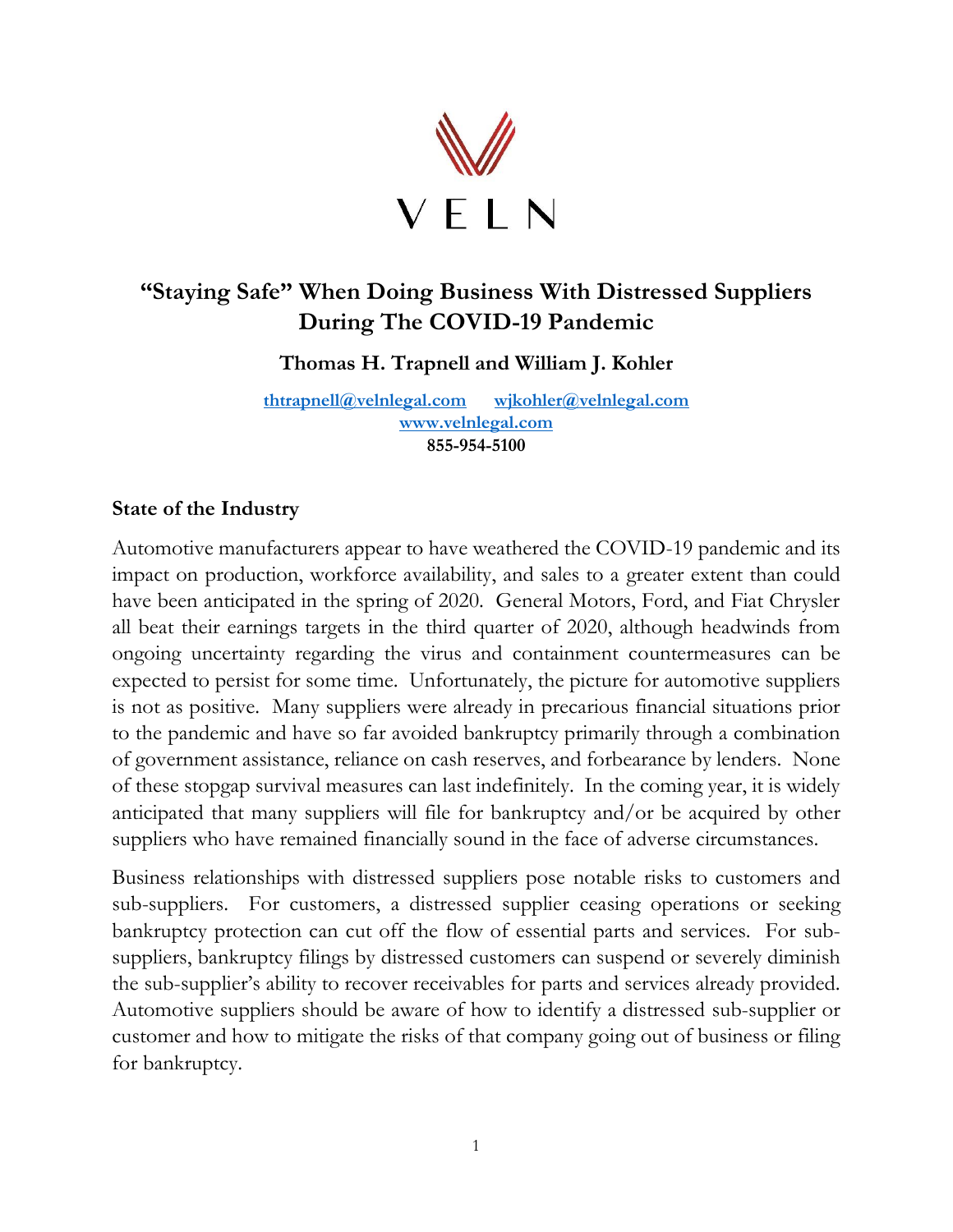At the same time, the prevalence of distressed and potentially distressed suppliers presents opportunities for automotive companies which have remained financially sound despite difficult market conditions. Consolidation in the automotive supplier industry was already a notable trend before the pandemic, and this trend should only accelerate under current market conditions. Suppliers whose balance sheets have remained strong may be able to use acquisitions of distressed suppliers to expand their product offerings and modernize their technology by purchasing distressed suppliers at attractive prices.

This bulletin summarizes: (1) means of identifying a distressed supplier; (2) risk mitigation strategies for doing business with a distressed supplier as a customer or subsupplier; and (3) the rewards and risks of acquiring a distressed supplier.

## **How To Identify A Distressed Supplier**

There is no formal cutoff point at which a supplier becomes formally "distressed," and most indicators of distress are not publicly disclosed or observable to anyone beyond that supplier's contractual counterparties. Essentially, there are three stages of warning signs indicating a distressed condition:

- (1) increased machine downtime and turnover on the factory floor, combined with delays in new product launches and an extended cadence for launching new products;
- (2) late, missed, expedited, incomplete, or poor-quality shipments;
- (3) financial difficulties such as declining profits/revenue, recurring attempts to renegotiate payment terms, defaults on financing agreements, late or missed payments to lower-tier suppliers, and legal disputes with customers (regarding shipment deficiencies) and sub-suppliers (regarding payment).

Monitoring these warning signs on an ongoing basis is essential to identifying a distressed supplier in order to implement protective countermeasures. Even if a company itself is not seeing signs of concern from a customer or sub-supplier, it is important to stay in touch with other customers or sub-suppliers who also do business with that supplier who may be experiencing signs of distress in their own contractual relationships.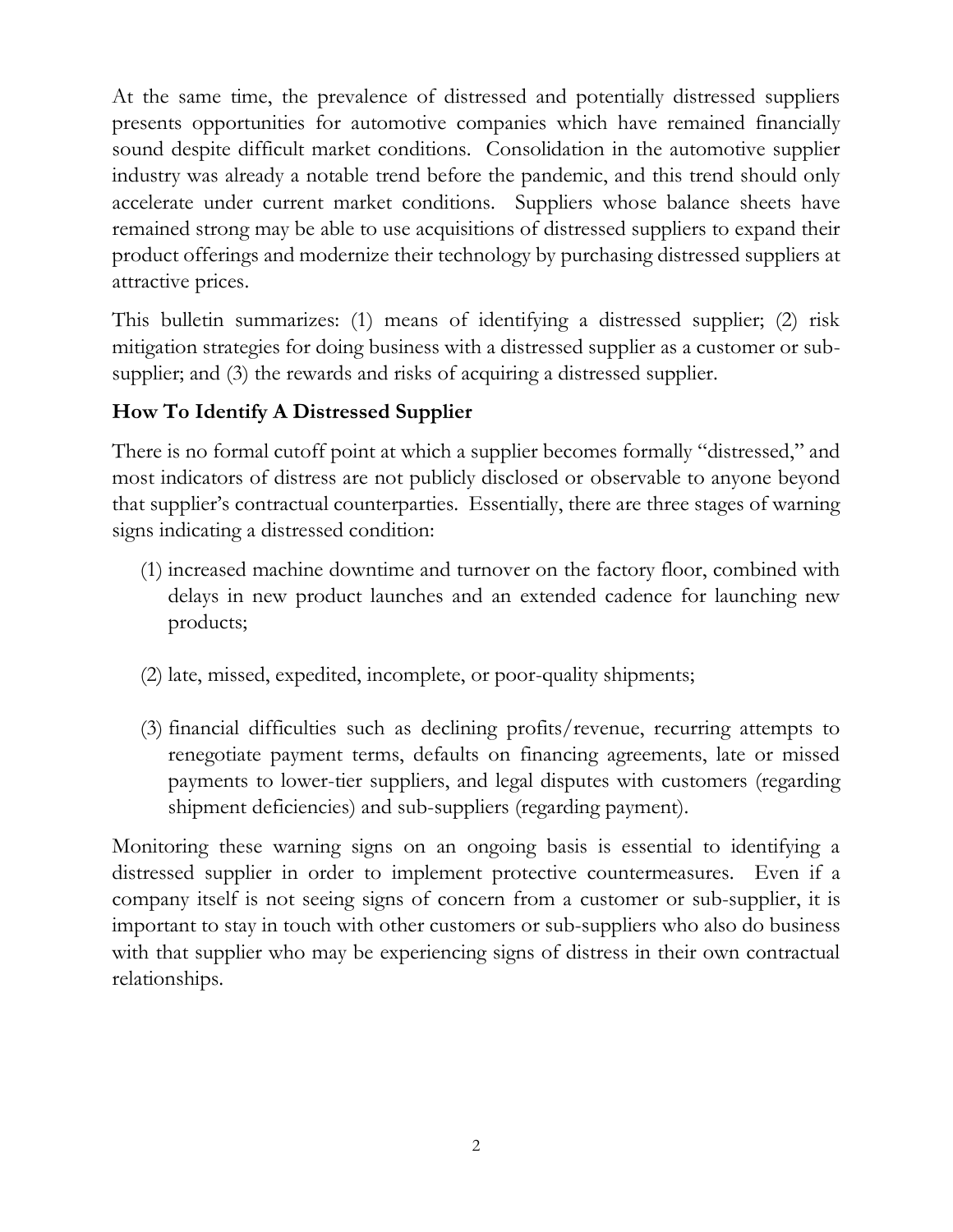# **Ways To Protect Against Risks Of Doing Business With Distressed Suppliers**

Risk mitigation steps for doing business with distressed suppliers differ depending on whether the distressed supplier is a customer or a sub-supplier of the contracting party.

## When the distressed entity is a sub-supplier:

When a distressed sub-supplier faces failure or bankruptcy, the primary risk to a customer is disruption of operations, whether from that sub-supplier's decreased supply of shipments and services or its demands for price increases. A distressed supplier's customer can protect itself in some of the following ways:

- if available under the parties' purchase order terms, audit the supplier's finances and manufacturing operations to determine signs and levels of distress
- identify and/or implement alternative sources of supply
- obtain performance guarantees from the supplier's related entities to ensure supply even if the supplier itself goes bankrupt, because the supplier may reject its contract with you during bankruptcy proceedings
- inventory tooling, equipment, and other property provided to the supplier in the event ownership is disputed in the course of bankruptcy proceedings
- take set-offs against supplier payables

### When the distressed entity is a customer:

Diminished ability to collect on receivables is the primary risk an entity runs when its customer is distressed. If shipments to the customer were not made within 20 days of the customer's bankruptcy filing, recovering payment becomes increasingly difficult. Some mitigating steps to take include:

- obtaining credit risk insurance or options on receivables to hedge against risk of nonpayment
- requesting payment guarantees from the customer's related companies
- holding the customer to strict payment terms that will be harder to unwind in bankruptcy
- closely tracking the customer's shipments and payments with other suppliers so that (i) you can make a bankruptcy claim for payments on shipments within 20 days of a bankruptcy filing, and (ii) you can potentially recover payments to other suppliers made within 90 days of bankruptcy filing as a preference
- track possible set-offs against customer receivables and take the setoffs before the customer files for bankruptcy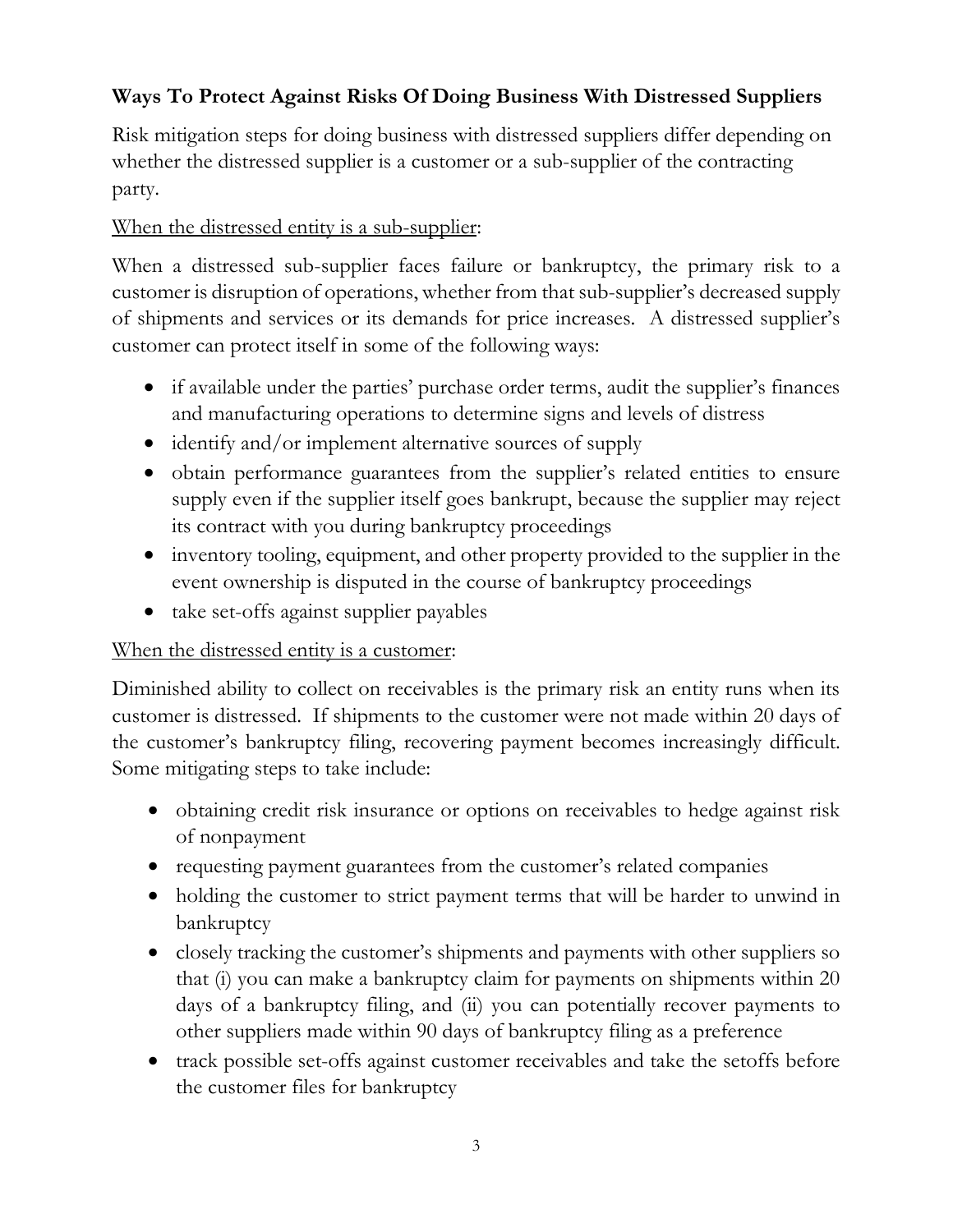- reduce sales to the customer to lower outstanding receivables in the event of a bankruptcy filing
- prepare arguments for being deemed a "critical vendor" in bankruptcy court so as to obtain payment in full on receivables

### **Identifying And Benefiting From Acquisitions Of Distressed Suppliers**

As market conditions worsen for many automotive suppliers, other suppliers who have remained financially sound can benefit by purchasing distressed suppliers at attractive prices. Financially-stable suppliers should be on the lookout for distressed acquisition targets whose technology can boost manufacturing processes and product offerings in increasingly "hot" areas such as autonomous driving systems, electrified vehicle systems, and fuel-efficient powertrains.

Some suppliers have also become distressed or will become distressed because OEM cost-control pressures have decreased their profitability. This has been an ongoing trend for years prior to the pandemic, and has pushed suppliers toward increasing vertical integration of their manufacturing operations and product offerings. The economic impact of COVID-19 should only increase these pressures, with the result that suppliers with strong balance sheets can acquire distressed suppliers with product lines which complement and integrate into existing product offerings.

As with any acquisition, purchasers must consider the attendant risks of a distressed supplier acquisition. Quality-control issues may result in increased warranty and recall cost liabilities, especially given the manufacturing problems that are often a leading indicator of supplier distress. Antitrust enforcement and related civil class actions are another risk that has become increasingly prominent in recent years: a distressed supplier may be at particular risk of antitrust enforcement actions if declining business led it to engage in alleged anti-competitive practices. A distressed supplier may also have pending or threatened litigation risk from sub-suppliers it has not paid, or from customers alleging breaches of existing supply agreements.

A distressed supplier's intellectual property issues also need to be taken into account when considering an acquisition. The purchaser should confirm that the acquisition target owns or licenses the intellectual property, has clear and transferable title to it without potential litigation risk, and that there are no other restrictions on the purchaser's use of that intellectual property following acquisition of the supplier.

#### **Conclusion And Outlook**

Although the challenges posed to suppliers by the COVID-19 pandemic are serious, they are by no means unprecedented or unmanageable. Lessons learned in the